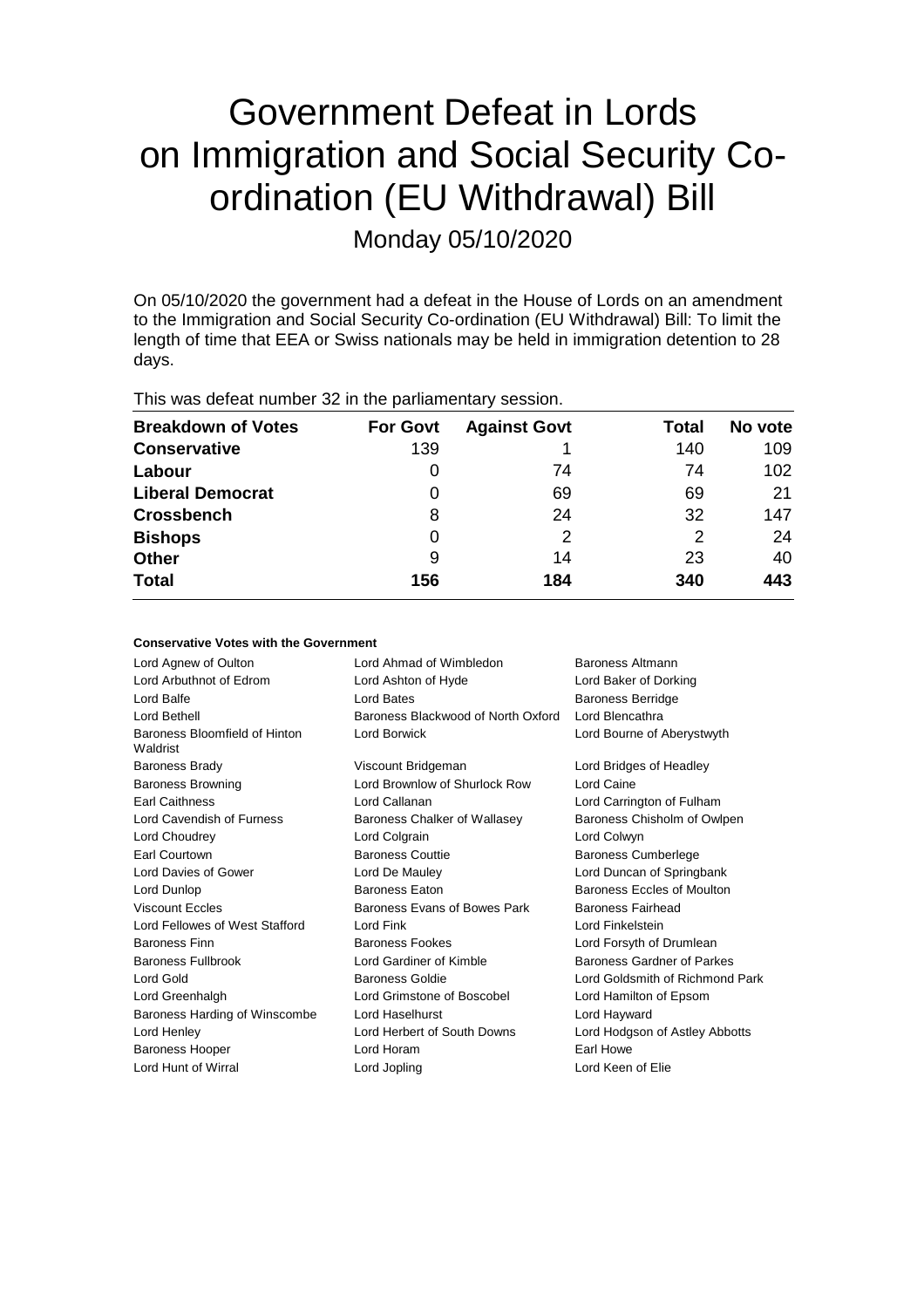Lord Lansley Lord Leigh of Hurley Lord Lilley Earl Lindsay Lord Lingfield Marquess of Lothian Lord Lucas Lord Mackay of Clashfern Lord Mancroft Baroness Manzoor Lord McColl of Dulwich Lord McInnes of Kilwinning Baroness Meyer **Baroness Mobarik** Baroness Mobarik Baroness Mone Baroness Morgan of Cotes **Lord Moylan Lord Moylan** Baroness Neville-Rolfe Baroness Newlove Baroness Nicholson of Winterbourne Lord Northbrook Lord Norton of Louth Lord Parkinson of Whitley Bay Baroness Penn Lord Pickles **Baroness Pidding Lord Polak** Lord Polak Lord Popat Lord Randall of Uxbridge Baroness Rawlings Lord Reay Baroness Redfern Lord Ribeiro Lord Robathan **Baroness Rock** Lord Rose of Monewden Baroness Sanderson of Welton Lord Sarfraz Lord Sassoon Baroness Sater **Baroness Scott of Bybrook** Baroness Seccombe Baroness Shackleton of Belgravia Lord Sherbourne of Didsbury Baroness Shields Lord Smith of Hindhead Baroness Stedman-Scott Lord Strathclyde Baroness Sugg **Lord Taylor of Holbeach** Lord Trefgarne Viscount Trenchard Lord True Viscount Ullswater Lord Vaizey of Didcot Baroness Vere of Norbiton Lord Vinson Lord Wakeham Lord Wasserman Lord Wei Lord Wharton of Yarm Lord Whitby Lord Willetts Baroness Williams of Trafford Baroness Wyld Lord Young of Cookham Viscount Younger of Leckie

Lord King of Bridgwater Lord Kirkham Lord Kirkhope of Harrogate

## **Conservative Votes against the Government** Lord Deben

#### **Labour Votes with the Government**

**Labour Votes against the Government** Lord Alli **Lord Anderson of Swansea** Baroness Armstrong of Hill Top Baroness Bakewell Lord Bassam of Brighton Lord Berkeley Lord Boateng **Lord Bradley** Lord Bradley **Lord Bragg** Lord Browne of Ladyton **Baroness Bryan of Partick** Lord Campbell-Savours Baroness Chakrabarti Viscount Chandos Lord Clark of Windermere Baroness Clark of Kilwinning Lord Collins of Highbury Baroness Corston Baroness Crawley **Lord Davidson of Glen Clova** Baroness Drake Lord Faulkner of Worcester Lord Foulkes of Cumnock Baroness Gale Baroness Golding Lord Grantchester Lord Griffiths of Burry Port Lord Grocott Viscount Hanworth Lord Harris of Haringey Lord Haworth **Baroness Hayman of Ullock** Baroness Healy of Primrose Hill Lord Hollick Lord Howarth of Newport Lord Hunt of Kings Heath Baroness Jones of Whitchurch Lord Judd Lord Kennedy of Southwark Lord Liddle Baroness Lister of Burtersett Lord MacKenzie of Culkein Lord McAvoy **Baroness McDonagh Baroness McBook** Baroness McNow Baroness McIntosh of Hudnall Lord McKenzie of Luton Lord McNicol of West Kilbride Lord Mendelsohn Lord Monks Lord Murphy of Torfaen Lord Ponsonby of Shulbrede Baroness Primarolo **Baroness Quin** Baroness Quin Baroness Ramsay of Cartvale Lord Reid of Cardowan Lord Robertson of Port Ellen Lord Rooker Baroness Sherlock **Viscount Simon** Baroness Smith of Basildon Lord Stevenson of Balmacara Baroness Taylor of Bolton Lord Touhig Lord Triesman **Lord Tunnicliffe Baroness Warwick of Undercliffe Baroness Warwick of Undercliffe** Lord Watson of Invergowrie **Lord Watts Baroness Wheeler** Baroness Whitaker **Lord Whitty Lord Whitty Baroness Wilcox of Newport** Lord Winston **Baroness Young of Old Scone**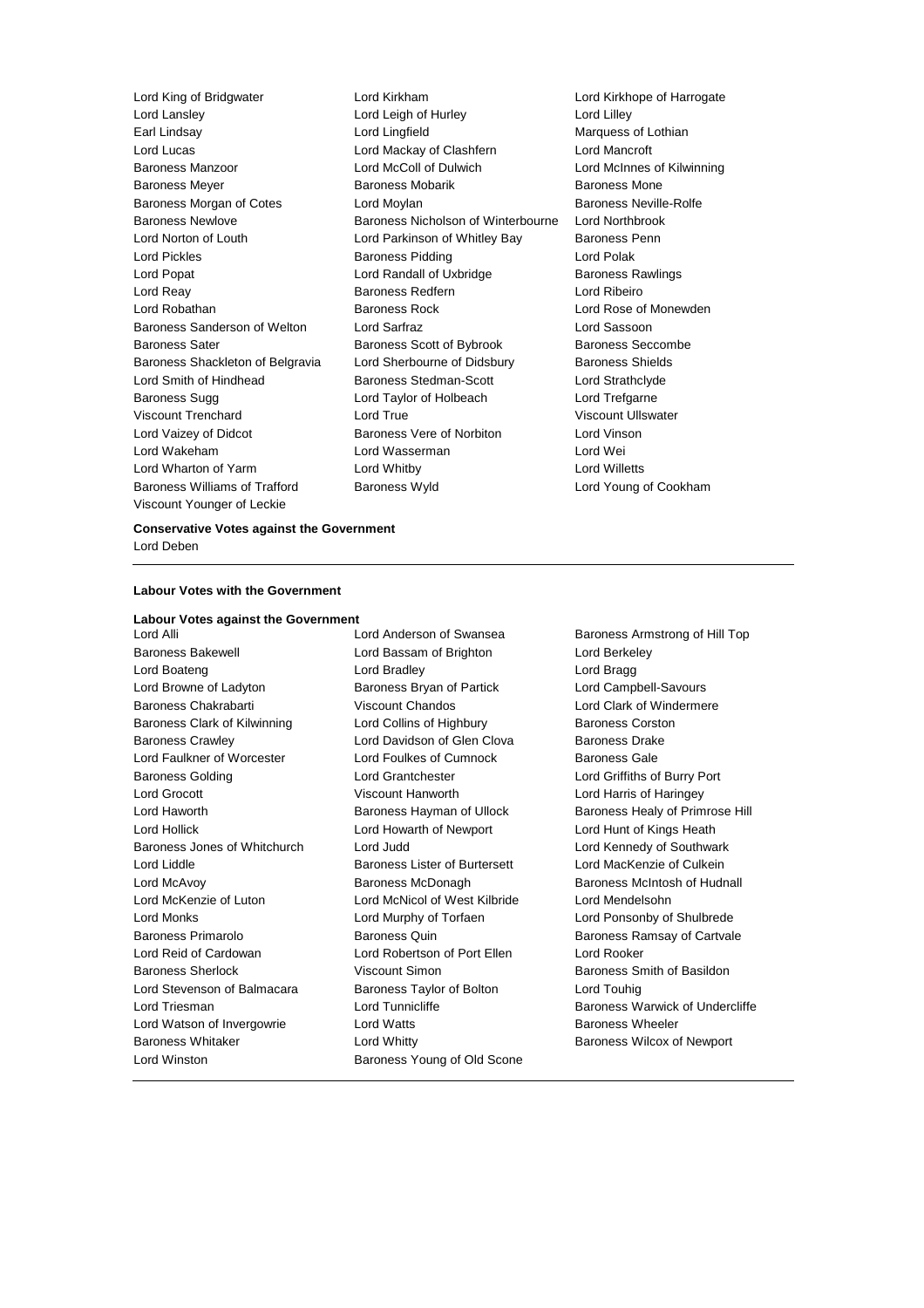#### **Liberal Democrat Votes with the Government**

| Liberal Democrat Votes against the Government |                                               |                                  |  |  |
|-----------------------------------------------|-----------------------------------------------|----------------------------------|--|--|
| Lord Allan of Hallam                          | Baroness Bakewell of Hardington<br>Mandeville | <b>Baroness Barker</b>           |  |  |
| Lord Beith                                    | Baroness Benjamin                             | Baroness Bowles of Berkhamsted   |  |  |
| Lord Bruce of Bennachie                       | Lord Burnett                                  | Lord Campbell of Pittenweem      |  |  |
| Lord Clement-Jones                            | Lord Dholakia                                 | <b>Baroness Doocey</b>           |  |  |
| Baroness Featherstone                         | Lord Foster of Bath                           | Lord Fox                         |  |  |
| Baroness Garden of Frognal                    | Lord German                                   | Lord Goddard of Stockport        |  |  |
| Lord Greaves                                  | <b>Baroness Grender</b>                       | Baroness Hamwee                  |  |  |
| Baroness Harris of Richmond                   | <b>Baroness Humphreys</b>                     | Lord Hussain                     |  |  |
| Baroness Hussein-Ece                          | Baroness Janke                                | Lord Jones of Cheltenham         |  |  |
| <b>Baroness Kramer</b>                        | Lord Lee of Trafford                          | Baroness Ludford                 |  |  |
| Lord Marks of Henley-on-Thames                | Lord McNally                                  | Lord Newby                       |  |  |
| <b>Baroness Northover</b>                     | <b>Lord Oates</b>                             | Lord Paddick                     |  |  |
| Lord Palmer of Childs Hill                    | <b>Baroness Parminter</b>                     | <b>Baroness Pinnock</b>          |  |  |
| Lord Purvis of Tweed                          | Baroness Randerson                            | Lord Redesdale                   |  |  |
| Lord Rennard                                  | Lord Roberts of Llandudno                     | Baroness Scott of Needham Market |  |  |
| <b>Lord Scriven</b>                           | Lord Sharkey                                  | Baroness Sheehan                 |  |  |
| Lord Shipley                                  | Lord Shutt of Greetland                       | Baroness Smith of Newnham        |  |  |
| Lord Stephen                                  | Lord Stoneham of Droxford                     | <b>Lord Storey</b>               |  |  |
| Lord Strasburger                              | Lord Stunell                                  | Lord Teverson                    |  |  |
| Lord Thomas of Gresford                       | Baroness Thomas of Winchester                 | Viscount Thurso                  |  |  |
| Lord Tope                                     | Lord Tyler                                    | Baroness Tyler of Enfield        |  |  |
| Lord Verjee                                   | Lord Wallace of Saltaire                      | Lord Wallace of Tankerness       |  |  |
| <b>Baroness Walmsley</b>                      | Lord Willis of Knaresborough                  | Lord Wrigglesworth               |  |  |

#### **Crossbench Votes with the Government**

| oi ossuchun vuus willi liig ooveriingin        |                             |                             |  |  |
|------------------------------------------------|-----------------------------|-----------------------------|--|--|
| Lord Craig of Radley                           | Viscount Craigavon          | Lord Green of Deddington    |  |  |
| Lord Kilclooney                                | Lord Mawson                 | Baroness O'Loan             |  |  |
| Lord Thurlow                                   | Lord Trevethin and Oaksey   |                             |  |  |
| <b>Crossbench Votes against the Government</b> |                             |                             |  |  |
| Lord Aberdare                                  | Lord Alton of Liverpool     | Lord Berkeley of Knighton   |  |  |
| Lord Broers                                    | <b>Baroness Bull</b>        | Earl Clancarty              |  |  |
| Baroness Cox                                   | Earl Erroll                 | Baroness Finlay of Llandaff |  |  |
| Lord Freyberg                                  | Lord Hylton                 | Lord Kerr of Kinlochard     |  |  |
| Lord Laming                                    | Lord Low of Dalston         | Lord Mair                   |  |  |
| <b>Baroness Meacher</b>                        | Baroness Morgan of Drefelin | <b>Baroness Neuberger</b>   |  |  |
| Lord Pannick                                   | Lord Ramsbotham             | Lord Rees of Ludlow         |  |  |
| Duke of Somerset                               | Earl Stair                  | Baroness Young of Hornsey   |  |  |
|                                                |                             |                             |  |  |

## **Bishop Votes with the Government**

# **Bishop Votes against the Government**

Bishop of Rochester **Bishop of Southwark** 

| <b>Other Votes with the Government</b> |                             |                                          |  |  |  |
|----------------------------------------|-----------------------------|------------------------------------------|--|--|--|
| Lord Browne of Belmont                 | Lord Empey                  | Lord Gadhia                              |  |  |  |
| Lord Lupton                            | Lord Maginnis of Drumglass  | Lord McCrea Magherafelt and<br>Cookstown |  |  |  |
| Lord Morrow                            | Baroness Stowell of Beeston | Baroness Stuart of Edgbaston             |  |  |  |